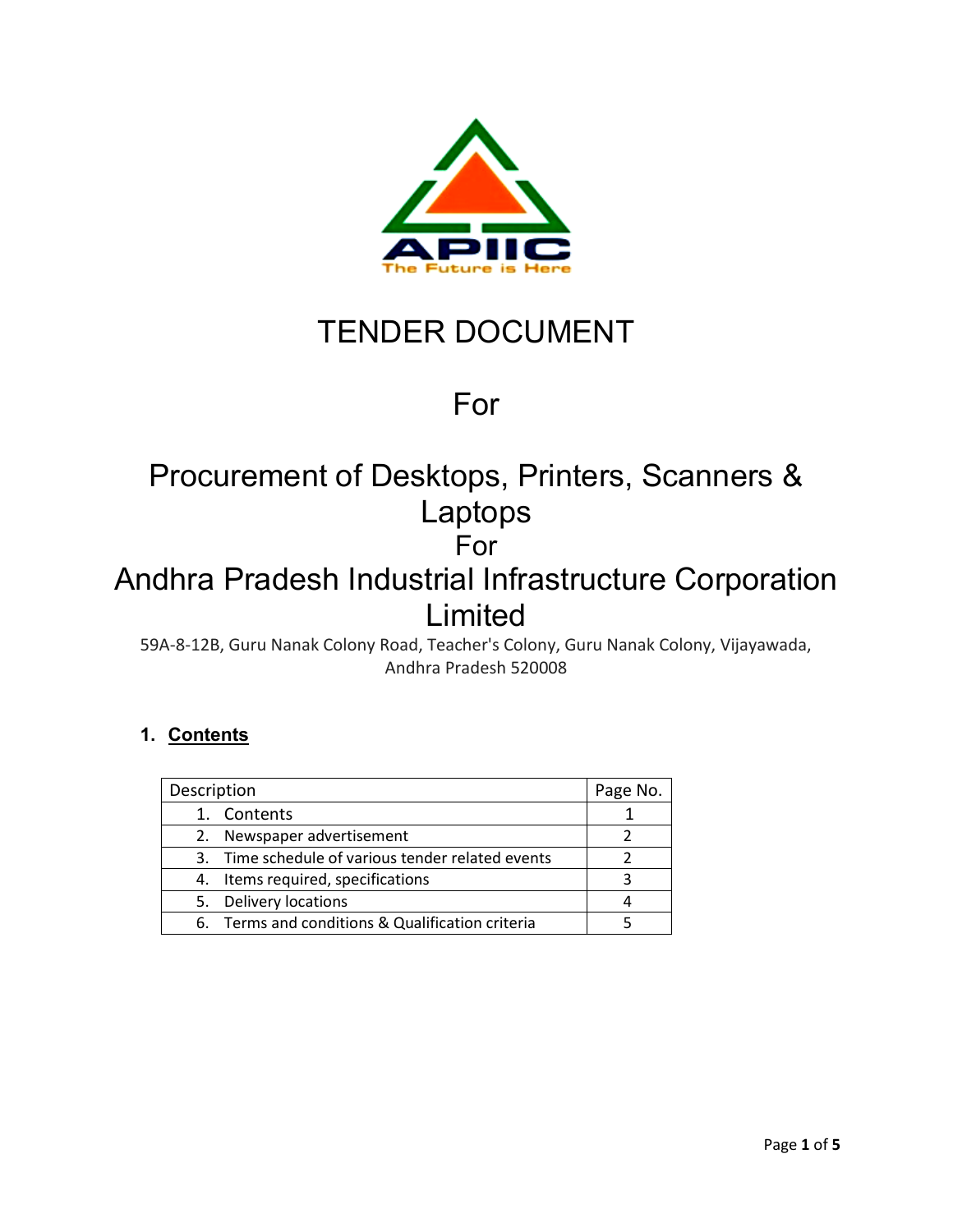#### **2. News paper advertisement**

#### T.No. 411/HO/MIS/VJA/SYSTOZO/2017 Dt:30-04-2018

 Sealed Tenders are hereby invited from reputed manufacturer/authorized vendors/whole sale dealer for supply and installation of 24 Desktops, 11 Printers, 4 Scanners and 3 Laptops to APIIC Head Office and its Zonal Offices. **Last date of submission of tender is on 14.05.2018**. Interested parties can download the tender document from the website **[www.apiic.in](http://www.apiic.in/)**, under **Downloads/Tenders**.

#### **3. Time schedule of various tender related events**

| Tender calling date                    | 30-04-2018                       |               |
|----------------------------------------|----------------------------------|---------------|
| Last date for submission of<br>tenders | 14-05-2018 up to 4.00 P.M.       |               |
| Contact person                         | Executive Director (ASP)         |               |
| Reference No.                          | T.No.411/HO/MIS/VJA/SYSTOZO/2017 | Dt:30/04/2018 |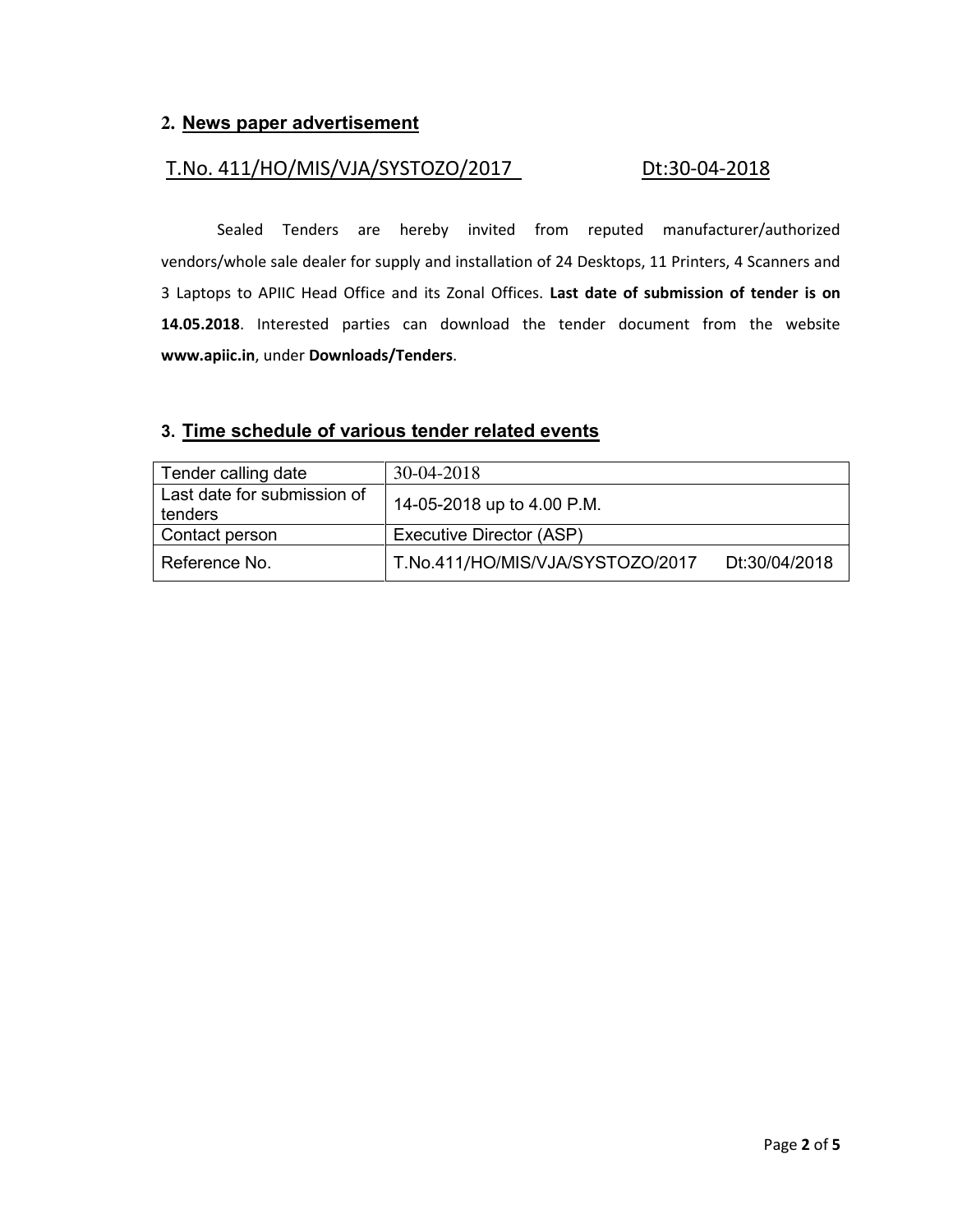### **4. ITEMS required and Specifications:**

|  |  | a. Supply and commissioning of Desktops - 24 No's |  |
|--|--|---------------------------------------------------|--|
|--|--|---------------------------------------------------|--|

| Operating system       | Genuine Windows® 10 Prof., MS Office 2016 Home                    |  |  |
|------------------------|-------------------------------------------------------------------|--|--|
| Processor              | Intel® Core™ i7/7 <sup>th</sup> Gen -2400MHz 3.6 GHz Turbo.4.2GHz |  |  |
| Memory, maximum        | 4 GB DDR4                                                         |  |  |
| Hard drive description | 1 TB                                                              |  |  |
| Display                | 19.50 LED                                                         |  |  |
| <b>Optical Drive</b>   | Super Multi DVD±R/RW with Double Layer Support                    |  |  |
| Warranty               | 3 Yrs                                                             |  |  |

b. Supply and commissioning of Laptops - 3 No's

| Operating system       | Genuine Windows® 10 Home Basic, MS Office 2016 Home      |
|------------------------|----------------------------------------------------------|
| Processor              | Intel® Core™ i7/8 <sup>th</sup> Gen -2400MHz 3.6 GHz     |
| Memory, maximum        | 8 GB DDR4                                                |
| Hard drive description | 2 TB                                                     |
| Display                | 15.6" LED                                                |
| <b>Optical Drive</b>   | Super Multi DVD±R/RW with Double Layer Support           |
| Graphics               | AMD Radeon R7M445 4GB DDR5                               |
| Webcam                 | HD Webcam with integrated Digital Microphone (low-light) |

c. Supply and commissioning of MFD Printers - 11 No's

| Modes                | Print, Copy, Scan, Wireless        |
|----------------------|------------------------------------|
| Print Type           | <b>Duplex</b>                      |
| Feeder               | <b>Auto Document Feeder</b>        |
| Print Speed          | 27 PPM                             |
| Print resolution     | Up to 1200 x 1200 dpi (equivalent) |
| Print Language       | UFR II LT, PCL 6                   |
| <b>Tray Capacity</b> | 250 Sheets                         |

d. Supply and commissioning of High speed Scanners - 4 No's

| Modes                | Scan          |
|----------------------|---------------|
| Type                 | <b>Duplex</b> |
| Scan Speed           | 30 PPM        |
| <b>Tray Capacity</b> | 60 Sheets     |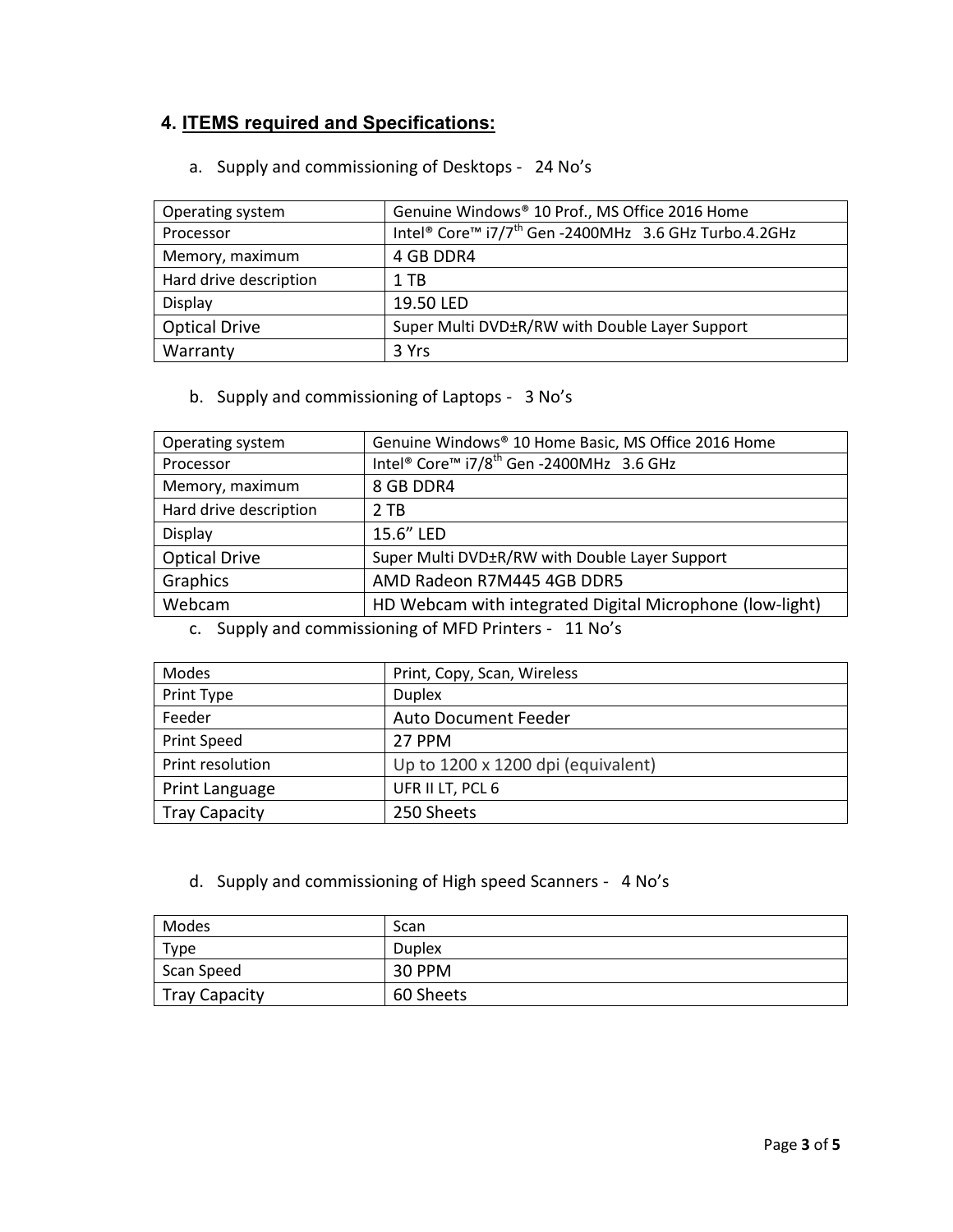### **5. Delivery Locations:**

The above items shall be delivered to Head office and Zonal offices as listed below;

| Sl.No          | Location                 | Location                                                                                                                                   | Desktops       | Printers       | Scanners       | Laptops      |
|----------------|--------------------------|--------------------------------------------------------------------------------------------------------------------------------------------|----------------|----------------|----------------|--------------|
| $\mathbf{1}$   | <b>Head Office</b>       | APIIC Limited,<br>59A-20/3/2A, 2 <sup>nd</sup> Floor,<br>Sri Siva Complex,<br>Funtimes Club Road,<br>Teachers Colony,<br>Vijayawada-520008 | 6              | 3              | $\mathbf{1}$   | $\mathbf{1}$ |
| $\overline{2}$ | Vijayawada<br>Zone       | The Zonal Manager,<br>APIIC Limited, Industrial<br>Estate, Vijayawada -<br>520 007                                                         |                | $\overline{2}$ |                |              |
| 3              | <b>Guntur Zone</b>       | The Zonal Manager,<br>APIIC Ltd, Plot No.201<br>&202, 100 ft road,<br>Autonagar, Guntur-<br>522 001                                        | 4              | 3              | $\overline{2}$ | $\mathbf{1}$ |
| 4              | Srikakulam               | The Zonal Manager,<br>APIIC Limited,<br>Industrial Estate,<br>Navabharati Junction,<br>Kusalapuram<br>Srikakulam Dist-532410               | 4              | 3              | $\mathbf{1}$   | 1            |
| 5              | Vizag<br>Regular<br>Zone | The Zonal Manager,<br>APIIC Limited, Industrial<br>Estate, Visakhapatnam -<br>530007                                                       | $\overline{2}$ |                |                |              |
| 6              | Tirupathi                | The Zonal Manager,<br>APIIC Limited, Industrial<br>Estate, Settipally Post,<br>Tirupati - 517506,<br><b>Chittoor District</b>              | 5              |                |                |              |
| $\overline{7}$ | Kurnool                  | The Zonal Manager,<br>APIIC Limited, Industrial<br>Estate, Kalluru, Padi<br>Padu Road, Kurnool<br>518003                                   | 3              |                |                |              |
|                |                          | <b>Total</b>                                                                                                                               | 24             | 11             | 4              | 3            |